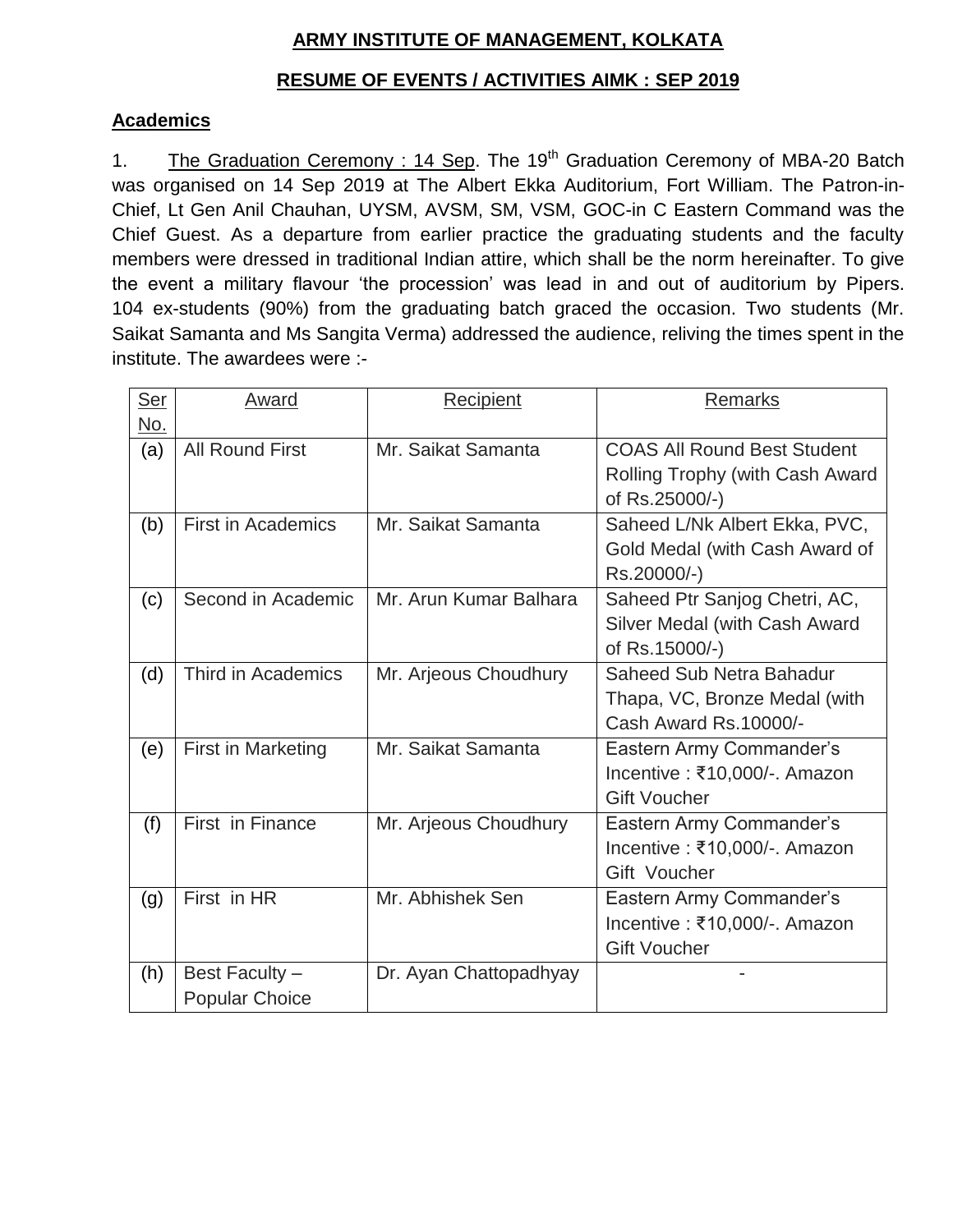

Pipers leading the "Procession" in to the Albert Ekka Auditorium.



Patron-in-Chief, AIMK, Lt Gen Anil Chauhan, UYSM, AVSM, SM, VSM, GOC-in-C Eastern Command, presenting the Rolling Trophy to Mr. Saikat Samanta for standing overall first in the Batch.



Director AIMK presenting a memento ( Book & Potted Plant) to the Chief Guest.



Patron-in-Chief, AIMK, Lt Gen Anil Chauhan, UYSM, AVSM, SM, VSM, GOC-in-C Eastern Command and Lt Gen RP Kalita, AVSM, SM, VSM, COS, HQ Eastern Command lighting the lamp.



Patron AIMK presenting the parchment to a graduating student, Ms. Nisha Kumari Singh.



Dr. Ayan Chattopadhyay receiving the Best Faculty Award – Popular Choice from Ms Tanaya Ghosh of MBA 20.



The Group Photo – Patron-in-Chief, Chairman BoA , Director AIMK and Faculty with the graduating Batch.



Tea at Jaswant Institute, Fort William.



Director, AIMK, Maj Gen AK Sapra, VSM (Retd) presenting the Annual Report.



Ms Tanaya Ghoshof MBA-20 Batch reliving her time sin the institute.



Lt Gen Anil Chauhan, UYSM, AVSM, SM, VSM, GOC-in-C Eastern Command and the Chief Guest addressing the audience.



The audience at the 19<sup>th</sup> Graduation Ceremony.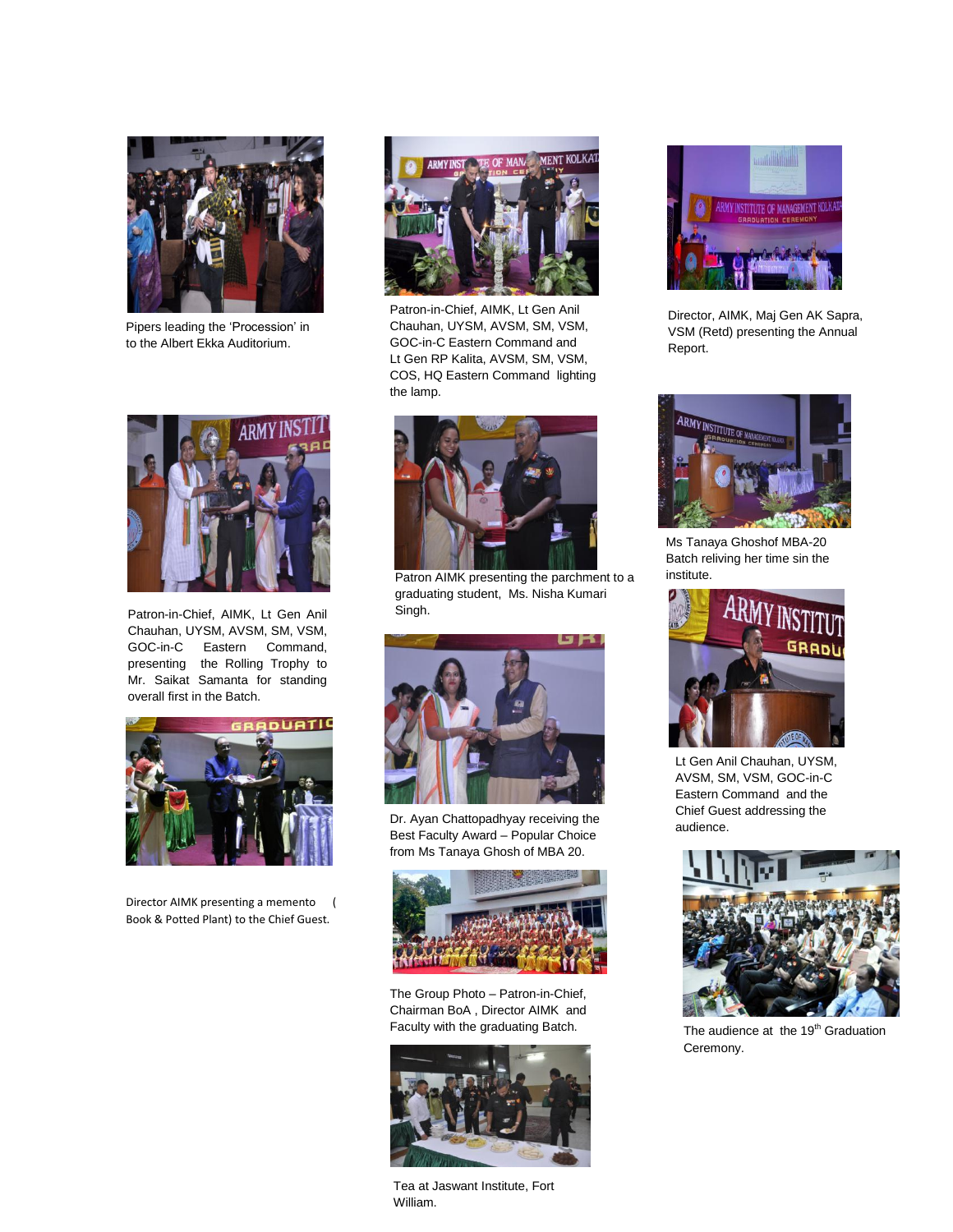2. Internal Assessment – Class Test :  $24 - 27$  Sep. The first internal assessment class tests for the semester were conducted from 24-27 Sep.

3. Monthly Current Affairs Quiz Test : 05 Sep. The first current affairs monthly quiz test was conducted on 05 Sep. 215 students (MBA-22: 99 , MBA-23 : 110) took the test. The awardees were :-

| Ser<br>No. | Name                  | <b>Batch</b>  | Percentage | Position        | Remark    |
|------------|-----------------------|---------------|------------|-----------------|-----------|
|            |                       |               | of Marks   |                 |           |
| (a)        | Ms Noreena Singh      | <b>MBA-23</b> | 82         | 1 <sup>st</sup> | Rs.1000/- |
| (b)        | Ms. Harshita Rajgaria | <b>MBA-23</b> | 78         | $2^{nd}$        | Rs.750/-  |
| (c)        | Mr. Atul Kumar        | <b>MBA-23</b> | 77         | 3 <sup>rd</sup> | Rs.500/-  |

### **Faculty & Faculty Development Programme**

4. Faculty Turnover / Extension of Tenure of Faculty. Dr. Ayan Chattopadhyay has been re-appointed as Associated Professor wef 06 Sep 19.

5. Conference / Workshops / Seminars : Faculty. Faculty members attended Conferences/ Seminars / Workshops as per the details given below : -

| Ser       | Date of      | Event                                        | Participation  | Remarks            |
|-----------|--------------|----------------------------------------------|----------------|--------------------|
| <u>No</u> | <b>Event</b> |                                              |                |                    |
| (a)       | $04 - 07$    | 23 <sup>rd</sup> International Conference of | Prof Asmita    | Presented a paper  |
|           | Sep 19.      | EAA<br><b>Berne</b><br>University,<br>at     | <b>Basu</b>    |                    |
|           |              | Switzerland                                  |                |                    |
| (b)       | 14 Sep       | Project Management India (PMI)               | Maj Gen AK     | Maj Gen AK Sapra   |
|           | 19           | Jubilee<br>Golden<br>Panel                   | Sapra (Retd)   | (Retd) was one of  |
|           |              | (Adda) at Calcutta<br><b>Discussion</b>      | &<br>Mrs. Puja | the panelists      |
|           |              | Club                                         | Singh Ghosh    |                    |
| (c)       | 21 Sep       | Golden Jubilee Lecture of ISTD               | Maj Gen AK     | Organised by       |
|           | 19           | (Kolkata Chapter) : Lecture on               | Sapra, (Retd)  | Indian Society for |
|           |              | Right to Information and                     |                | Training &         |
|           |              | Individual Development at Kolkata            |                | Development        |
|           |              |                                              |                | (ISTD)             |
| (d)       | 23 Sep       | AGM of Bengal Chambers of                    | Maj Gen AK     | AIMK is an         |
|           | 19           | Commerce & Industry (BCC&I)                  | Sapra (Retd)   | institutional      |
|           |              | Kolkata                                      |                | member of BCC&I    |
| (e)       | 24 Sep       | <b>BCC&amp;I Academia-Industry Sub</b>       | Mrs. Puja      |                    |
|           | 19           | Committee Meeting at Kolkata                 | Singh Ghosh    |                    |
|           |              |                                              |                |                    |
|           |              |                                              |                |                    |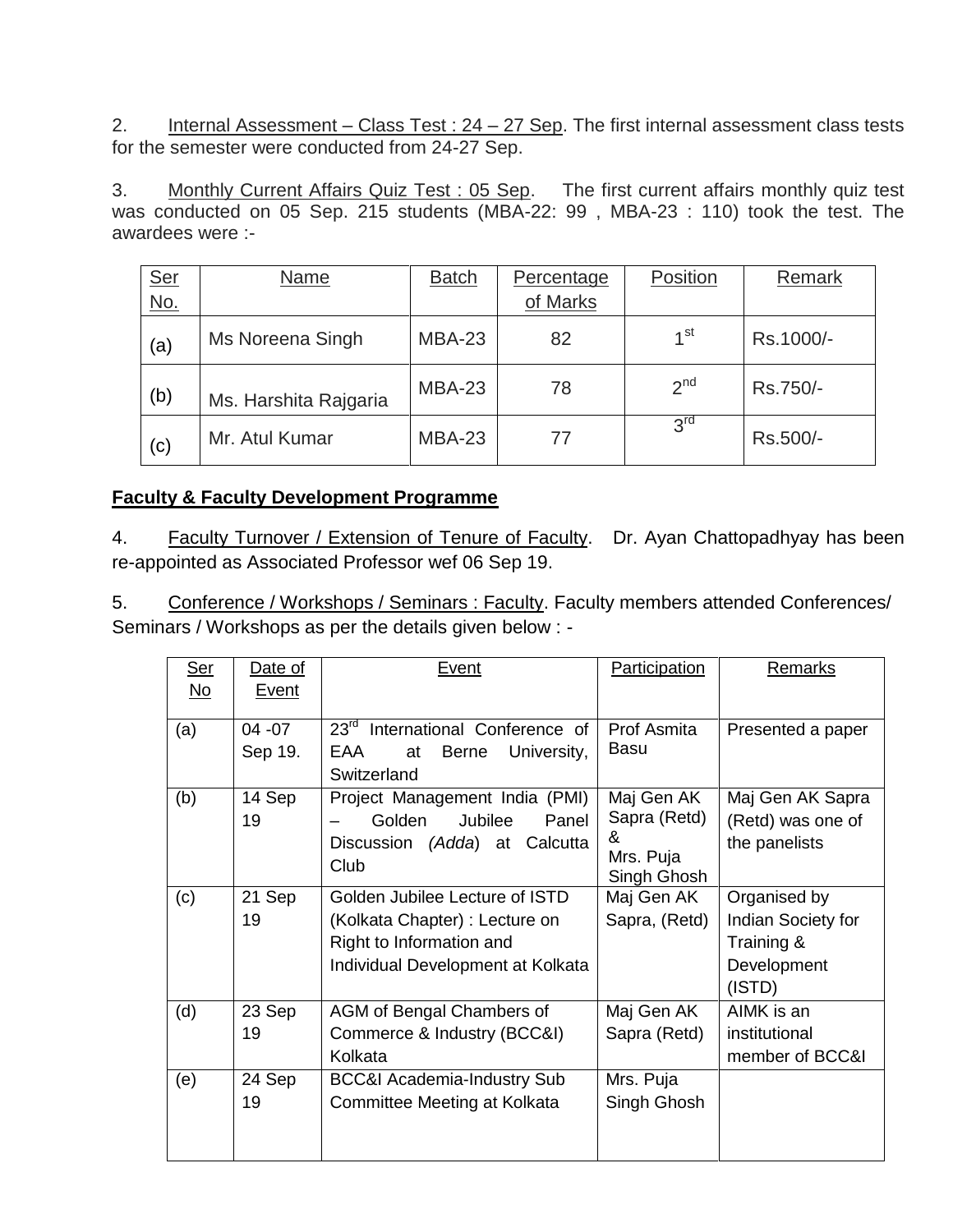| <u>Ser</u><br>No | Date of<br>Event    | Event                                                                                                                                                       | Participation              | Remarks                           |
|------------------|---------------------|-------------------------------------------------------------------------------------------------------------------------------------------------------------|----------------------------|-----------------------------------|
| (f)              | $26 - 27$<br>Sep 19 | National Conference on<br>"Employability Skill Sets for Rural<br>Transformation: Opportunities &<br>Challenge, orgnised by IMPRESS/<br><b>ICSSR, Nagpur</b> | Dr Swapna<br>Datta Khan    | Chaired a<br>Session              |
| (g)              | 26-27<br>Sep 19     | AWES - Heads of<br>Colleges/Institutes Annual<br>Academic Meet-2019 at AIHM&CT,<br>Bengaluru                                                                | Maj Gen AK<br>Sapra (Retd) | Presentation on<br>AIMK was given |



Prof Asmita Basu (extreme left) with co-delegates at the 23<sup>rd</sup> International Conference of EAA at Berne University, Switzerland. Asmita presented a Paper at the Conference (04-07 Sep).



Maj Gen AK Sapra (Retd) (second from right) with fellow panellists CEO AMRI Hospitals and film personality, Mr. Ritabrata Bhattacharya at *Adda Session* organised by Project Management India (PMI) during their Golden Jubilee Event at Calcutta Club (14 Sep)



Ms Puja Singh Ghosh, Placement Officer (extreme right) participating in the BCC&I Industry Academia Sub-Committee Meeting (24 Sep)



Dr. Swapna Datta Khan (seated 2<sup>nd</sup> from left) chaired "Life Skills and Livelihood Skills for Rural Empowerment" at the Conference "Employability Skill Sets for Rural Transformation : Opportunities & Challenges " by IMPRESS/ICSSR at Nagpur (26-27 Sep ).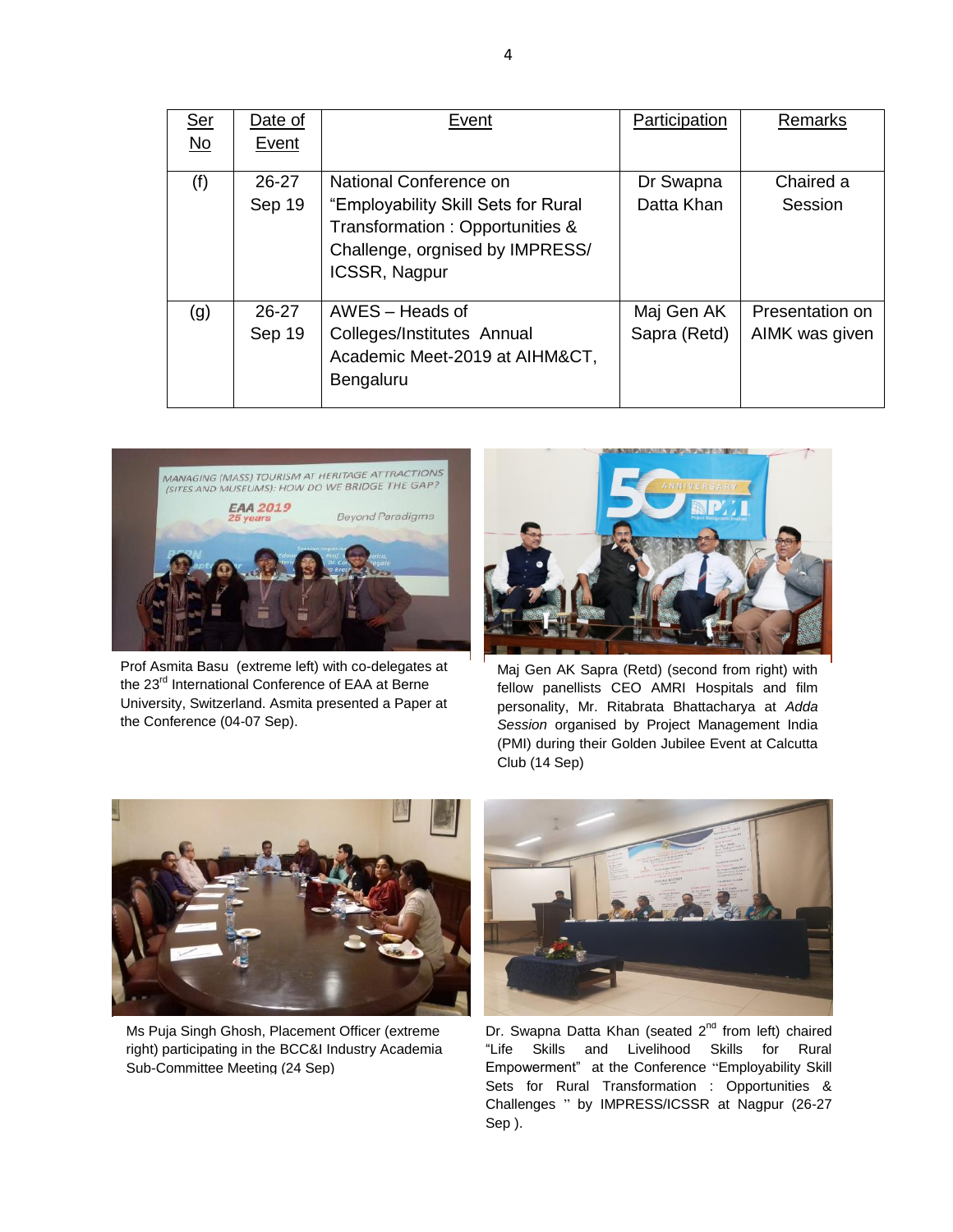#### **Placement**

6. Tapping Bengaluru for Placement (25 Sep). The Director and Placement Officer met HR senior managers of Oncentrix, PwC India & Career Xperts to explore placement opportunities.



Maj Gen AK Sapra (Retd), and Ms Puja Singh Ghosh, with Divya Kaushal of MBA-10 batch in the Conference Room of PwC at Bengaluru (25 Sep).



Director along with Placement Officer interacting with the senior management of Career Xperts at their HQ in Bengaluru (25 Sep)

7. Campus Corporate Connect Program (30 Sep). A meet was organised by PwC Services Delivery Centre (Kolkata). Placement Officer Ms Puja Singh Ghosh attended the meet. The agenda of the meet was to explore opportunities available at PwC for Finance candidates of AIM at Kolkata & Bengaluru Locations.



Placement Officer, AIMK (far back) along with other Placement Officers of other B-School (30 Sep).

8. Placement Training. Following Training was organised to boost placements:-

| Ser No | Date          | Topic        | Speaker(s)               | Remarks   |
|--------|---------------|--------------|--------------------------|-----------|
| (a)    | 3,4,19,27 Sep | Mock GD & PI | Mr. Surajit Das,         |           |
|        | 19            |              | <b>Freelance Trainer</b> |           |
| (b)    | 30 Sep        | Industrial   | Mr Mayank Bansal,        | Placement |
|        |               | Orientation  | <b>Business Head,</b>    | Workshop  |
|        |               |              | Hafele India             |           |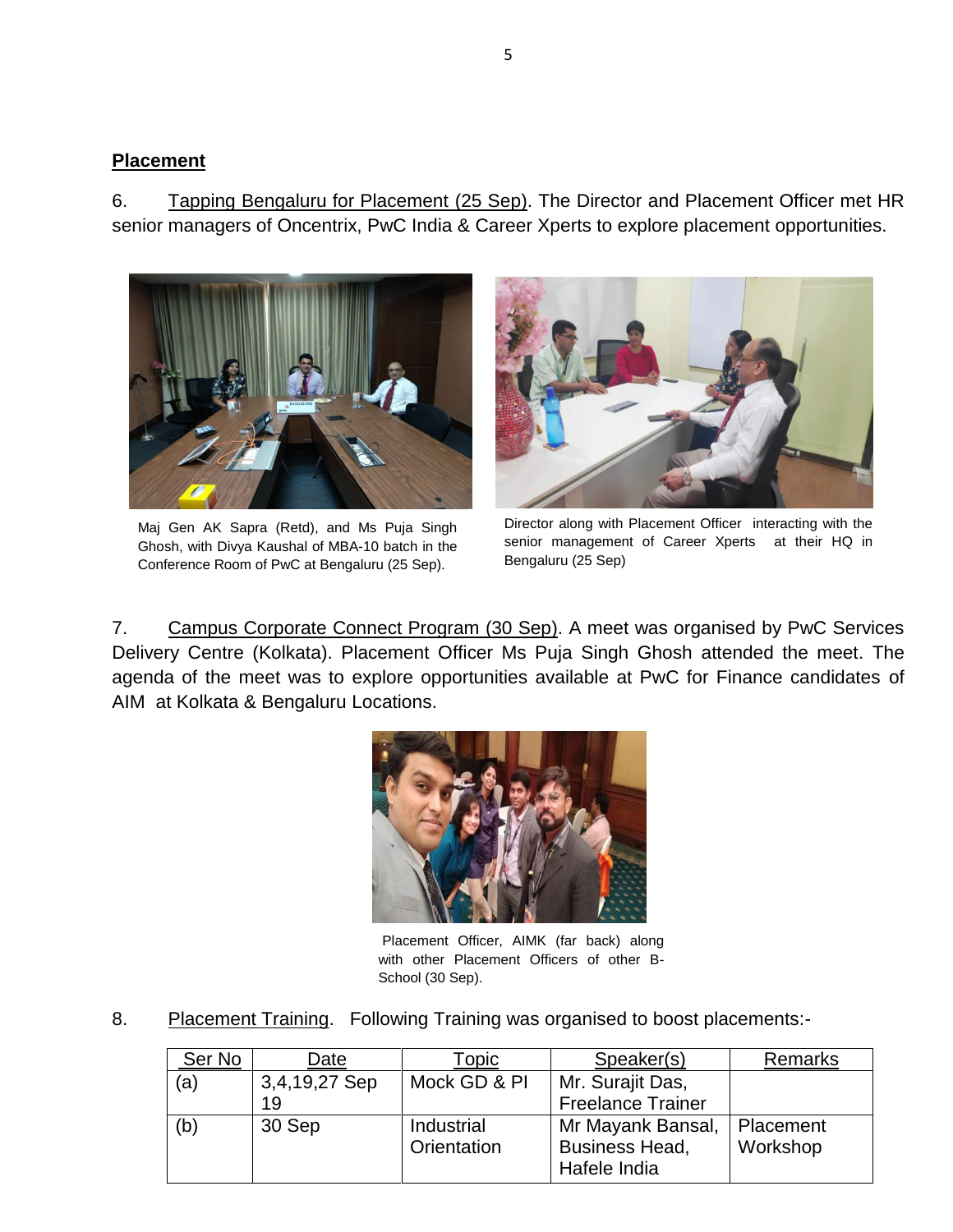9. Placement Status (MBA-22).

| Ser | On/Off/Pool | Venue                | <b>Company Name</b>     | No. of Students |
|-----|-------------|----------------------|-------------------------|-----------------|
| No. |             |                      |                         | Selected.       |
|     | Pool        | <b>St</b><br>Xaviers | Buyer Foresight, a Step |                 |
|     |             | University           | 2 Strategy Co           |                 |
| 2.  | Off         | VIP, Sect V          | <b>VIP</b>              | 01              |
| 3.  | Off         | ITC, Lee Road        | <b>ITC</b>              | 01              |
| 4.  | Off         | PwC, Sect V          | <b>PwC</b>              | 05              |

## **Student Affairs**

9. Teachers Day : 05 Sep. The customary Teachers' Day celebrations took place with cake cutting, a cultural programme by the students followed by Tea. Games for faculty members and presentation of potted plants to all faculty members were the highlights of the event.



The faculty cutting the Teacher's Day cake (05 Sep). A Medley contemporary dance item by students during the

Teacher"s Day Function (05 Sep).

10. Ganesh *Chaturthi* : 02 Sep. Ganesh Chaturthi was observed on 02 Sep with a *Hawan* and Puja at the institute mandir.



A puja being performed as *Ganesh Chaturthi* by the Faculty & students (02 Sep)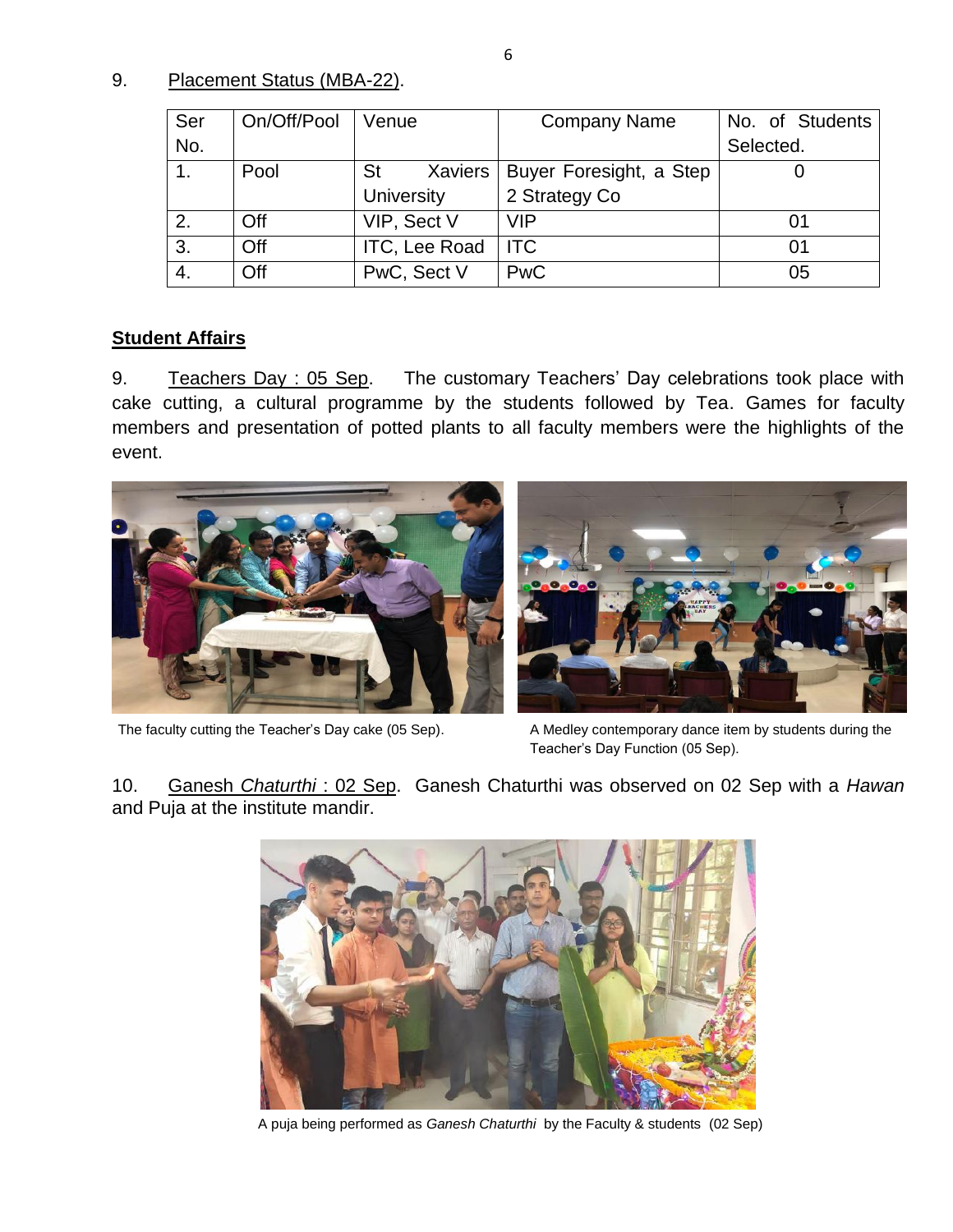11. Nostalgia: 14 Sep. After the Graduation Ceremony, the alumni gathered in the Campus for the Nostalgia event. A Souvenir Stall was set up too. Nostalgia has essentially been a student managed affair. Some alumni members were not satisfied with the arrangements. More faculty involvement would be ensured in future.



93 alumni members attended the event with 10 from MBA-4 & MBA-9 being the seniormost alumni (14 Sep).

12. Army Premier League (APL) (6-18 Sep). The institute cricket tournament, the Army Premier League was played from 06-18 Sep among students organized in six teams. Team **Royal Boombuds** won the tournament.





Some action moments during APL cricket tournament (06-18 Sep)

Col S Chakraborty, Registrar & Head of Adm giving away prizes to the winners of the APL tournament. (06-18 Sep)